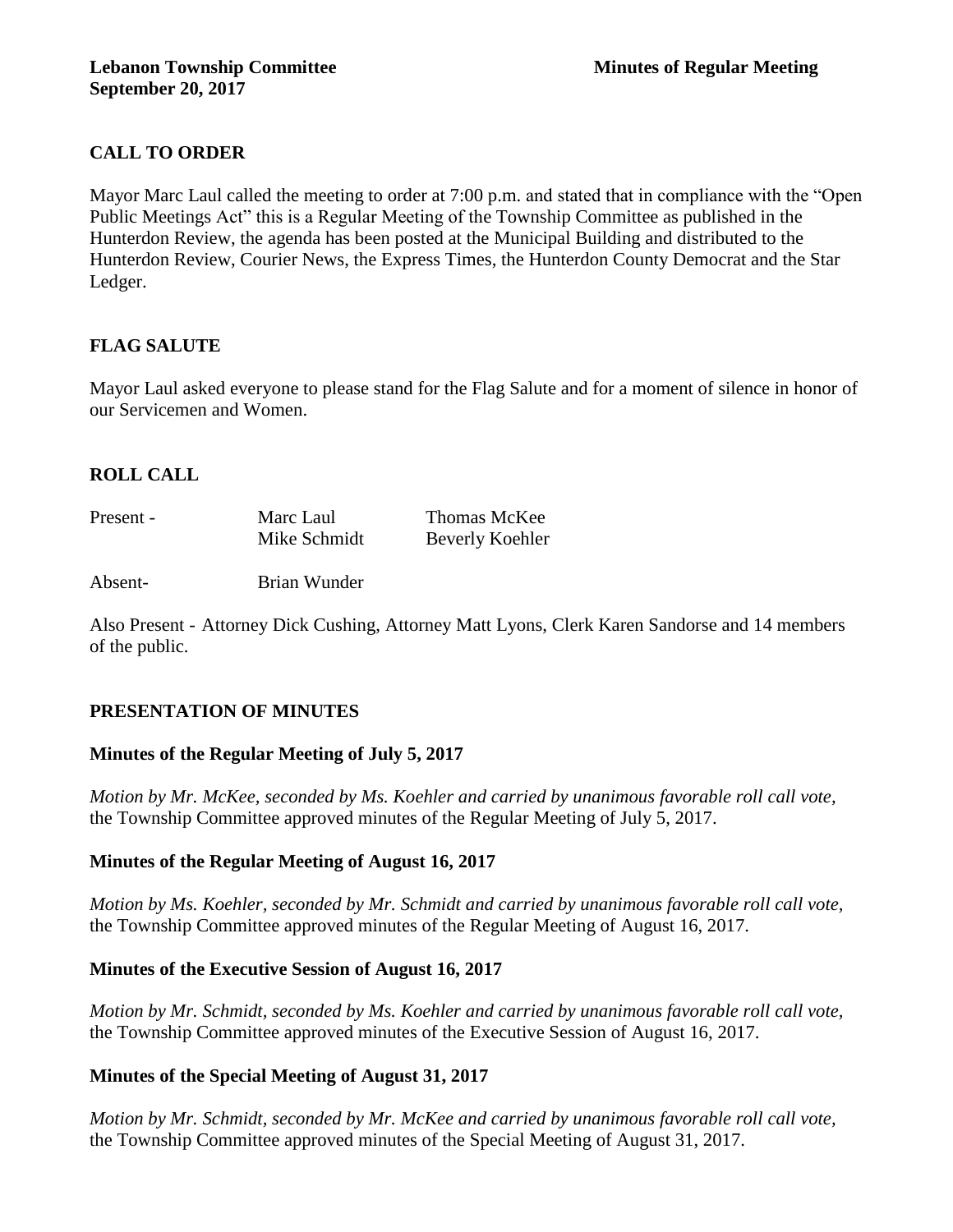LTCM 09/20/2017 Page 2 of 13

### **Minutes of the Special Executive Session of August 31, 2017**

*Motion by Mr. Schmidt, seconded by Ms. Koehler and carried by unanimous favorable roll call vote,*  the Township Committee approved minutes of the Special Executive Session of August 31, 2017.

### **PUBLIC COMMENTS – for agenda items only.**

*Motion by Mr. Schmidt, seconded by Mr. McKee and carried by unanimous favorable roll call vote,*  the Township Committee opened the public comment portion of the meeting.

There were no comments from the public.

*Motion by Ms. Koehler, seconded by Mr. Schmidt and carried by unanimous favorable roll call vote,* the Township Committee closed the public comment portion of the meeting.

### **ORDINANCES**

#### **Public Hearing – Ordinance No. 2017-06 – Telecom Permit**

*Motion by Ms. Koehler, seconded by Mr. McKee and carried by unanimous favorable roll call vote,* the public hearing for Ordinance No. 2017-06 was opened.

Mr. Ron Milkowski asked if neighbors will be notified about the installation of a wireless node on their neighbor's property and if there is anything that the Committee wanted included in the agreement that they did not receive.

*Motion by Ms. Koehler, seconded by Mr. Schmidt and carried by unanimous favorable roll call vote,* the public hearing for Ordinance No. 2017-06 was closed.

*Motion by Mr. Schmidt, seconded by Ms. Koehler and carried by unanimous favorable roll call vote,*  the Township Committee adopted Ordinance No. 2017-06 as written below.

### **TOWNSHIP OF LEBANON HUNTERDON COUNTY, NEW JERSEY ORDINANCE NO. 2017-06 AN ORDINANCE AMENDING AND SUPPLEMENTING THE TOWNSHIP CODE IN ORDER TO ALLOW FOR THE ISSUANCE OF TELECOM PERMITS**

**WHEREAS**, the Township Committee passed Resolution No. 86-2017 which granted limited consent to Cellco Partnership, d/b/a Verizon Wireless ("Verizon Wireless") pursuant to N.J.S.A. 48:3- 19 and N.J.S.A. 27:16-6 to install small-wireless-nodes, in the public rights-of-way of certain streets within the Township of Lebanon; and

**WHEREAS**, pursuant to such Resolution, Verizon Wireless must apply to the Township Zoning Officer for a Telecom Permit to Operate in the Right-of-Way; and

**WHEREAS**, it is necessary, therefore, to amend the Township's ordinances to provide for the issuance of a Telecom Permit to Operate in the Right-of-Way; and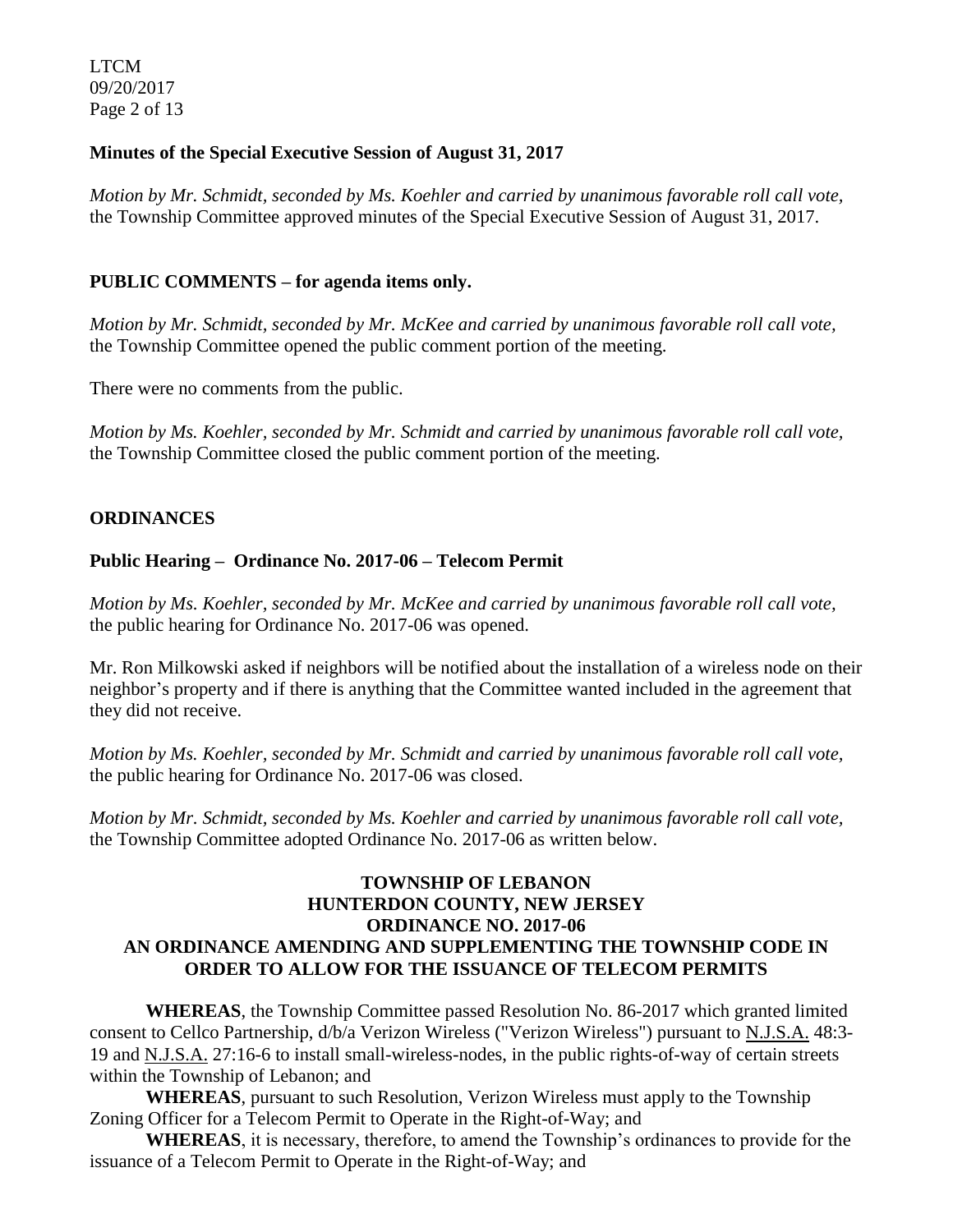LTCM 09/20/2017 Page 3 of 13

**WHEREAS**, in reviewing the Township's ordinances, it was realized that Chapter 63, entitled "Officers and Employees" did not include a section establishing the office of Zoning Officer.

**NOW, THEREFORE, BE IT ORDAINED** by the Mayor and Committee of the Township of Lebanon that the Code of the Township of Lebanon is hereby amended as follows:

**SECTION 1.** Chapter 63 entitled "Officers and Employees" is hereby amended by adding the following: Article VII Zoning Officer

*§63-34 Established*

There is hereby established the office of Zoning Officer.

§63-35 Appointment; term.

The Zoning Officer shall be appointed annually by the Township Committee, and when so appointed, the term shall run for one year from January 1 in the year in which he/she was appointed and until his/her successor is appointed and qualified.

#### §63-36 Duties.

The Zoning Officer's duties shall include, but not be limited to those set forth in Section 400-53 hereunder. The Zoning Officer also shall perform any such duties as prescribed by the Township Committee.

§63-37 Compensation.

The Zoning Officer shall receive such compensation as the Township Committee may by the Salary Ordinance provide.

**SECTION 2.** Section 400-15.1 entitled "Telecom Permit to Operate in the Right-of-Way" is hereby added as follows:

The Zoning Officer shall examine and make determinations regarding any Telecom Permits to Operate in the Right of Way in compliance with the conditions and requirements set forth in the Resolution of the governing body granting consent to operate in the right-of-way.

**SECTION 3.** Section 400-53 entitled "Zoning Officer" of the Code of the Township of Lebanon is amended by adding the following:

(8) To examine and issue Telecom Permits to Operate in the Right-of-Way.

**SECTION 4.** Subsection D of Section 400-54 entitled "Permits and certificates; fees" of the Code of the Township of Lebanon is amended by adding the following:

(h) Telecom Permit: \$100

**SECTION 5.** All Ordinances or parts of Ordinances inconsistent herewith are repealed as to such inconsistencies.

**SECTION 6.** If any section, subsection, sentence, clause, phrase or portion of this Ordinance is for any reason held invalid or unconstitutional by any court of competent jurisdiction, such portion shall be deemed a separate, distinct and independent provision, and such holding shall not affect the validity of the remaining portions thereof.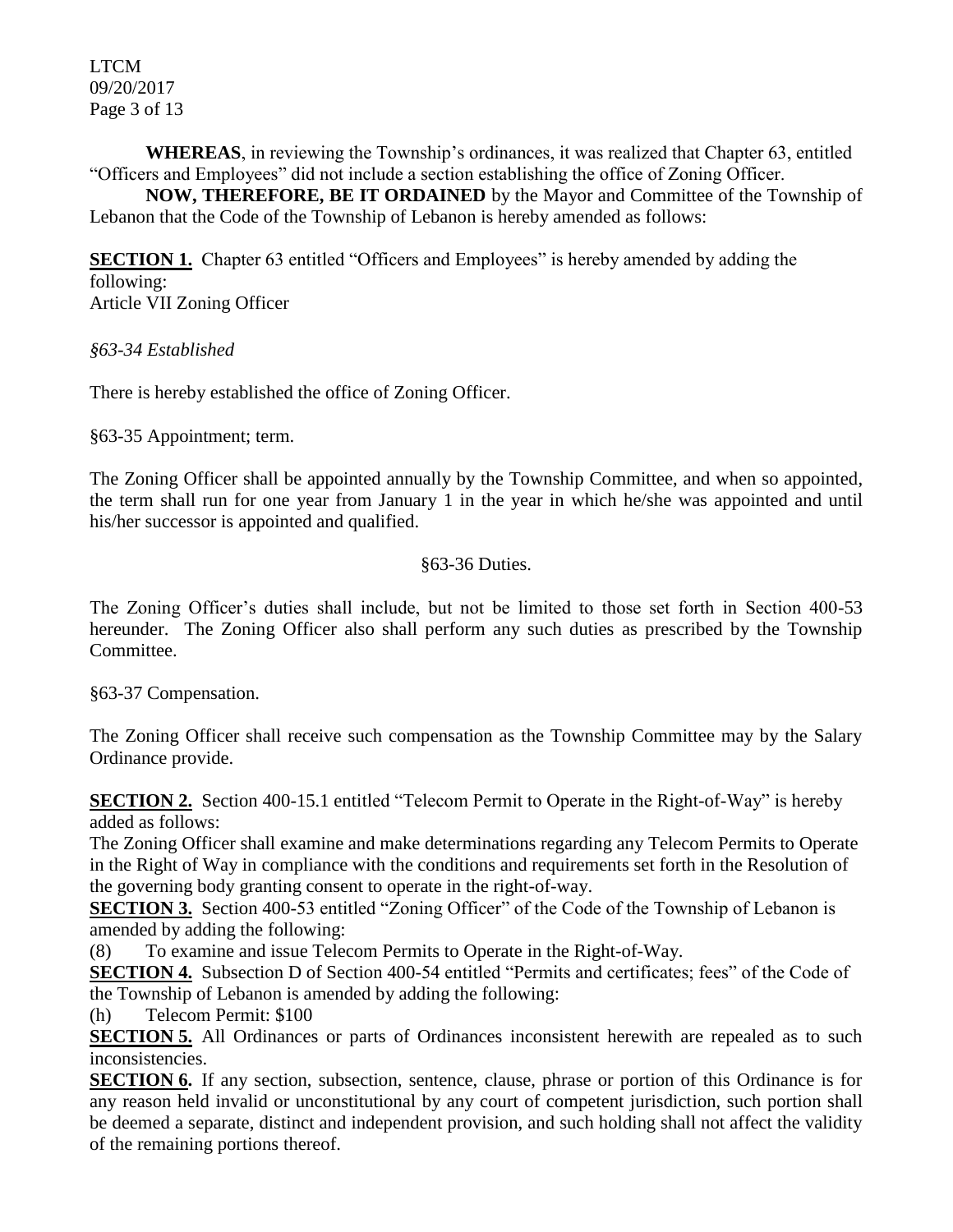LTCM 09/20/2017 Page 4 of 13

**SECTION 7.** Any ordinance inconsistent with the terms of this Ordinance is hereby repealed. **SECTION 8.** This Ordinance shall take effect upon final passage and publication according to law.

#### **RESOLUTIONS**

#### **Resolution No. 88-2017 – Bond Anticipation Note**

*Motion by Mr. Schmidt, seconded by Mr. McKee and carried by unanimous favorable roll call vote, the*  Township Committee approved Resolution No. 88-2017 as written below.

### TOWNSHIP OF LEBANON COUNTY OF HUNTERDON STATE OF NEW JERSEY RESOLUTION NO. 88-2017

RESOLUTION OF THE TOWNSHIP COMMITTEE OF THE TOWNSHIP OF LEBANON, IN THE COUNTY OF HUNTERDON, NEW JERSEY, DESIGNATING A \$3,036,576 BOND ANTICIPATION NOTE, DATED AUGUST 24, 2017 AND PAYABLE JANUARY 26, 2018, AS A "QUALIFIED TAX-EXEMPT OBLIGATION" PURSUANT TO SECTION 265(b)(3) OF THE INTERNAL REVENUE CODE OF 1986, AS AMENDED.

WHEREAS, the Township of Lebanon, in the County of Hunterdon, New Jersey (the "Township"), intends to issue a \$3,036,576 Bond Anticipation Note, dated August 24, 2017 and payable January 26, 2018 (the "Note"); and

WHEREAS, the Township desires to designate the Note as a "qualified tax-exempt obligation" pursuant to Section 265(b)(3) of the Internal Revenue Code of 1986, as amended (the "Code");

NOW, THEREFORE, BE IT RESOLVED by the Township Committee of the Township of Lebanon, in the County of Hunterdon, New Jersey, as follows:

SECTION 1. The Note is hereby designated as a "qualified tax-exempt obligation" for the purpose of Section 265(b)(3) of the Code.

SECTION 2. It is hereby determined and stated that (1) the Note is not a "private activity bond" as defined in the Code and (2) the Township and its subordinate entities, if any, do not reasonably anticipate issuing in excess of \$10 million of new money tax-exempt obligations (other than private activity bonds) during the calendar year 2017.

SECTION 3. It is further determined and stated that the Township has, as of the date hereof, issued the following tax-exempt obligations (other than the Note) during the calendar year 2017, viz:

Amount Dated – Due

\$810,400 BANs 1/27/17 - 1/26/18

SECTION 4. The Township will, to the best of its ability, attempt to comply with respect to the limitations on issuance of tax-exempt obligations pursuant to Section 265(b)(3) of the Code; however, the Township does not covenant to do so, and hereby expressly states that a covenant is not made hereby.

SECTION 5. The issuing officers of the Township are hereby authorized to deliver a certified copy of this resolution to the original purchaser of the Note and to further provide such original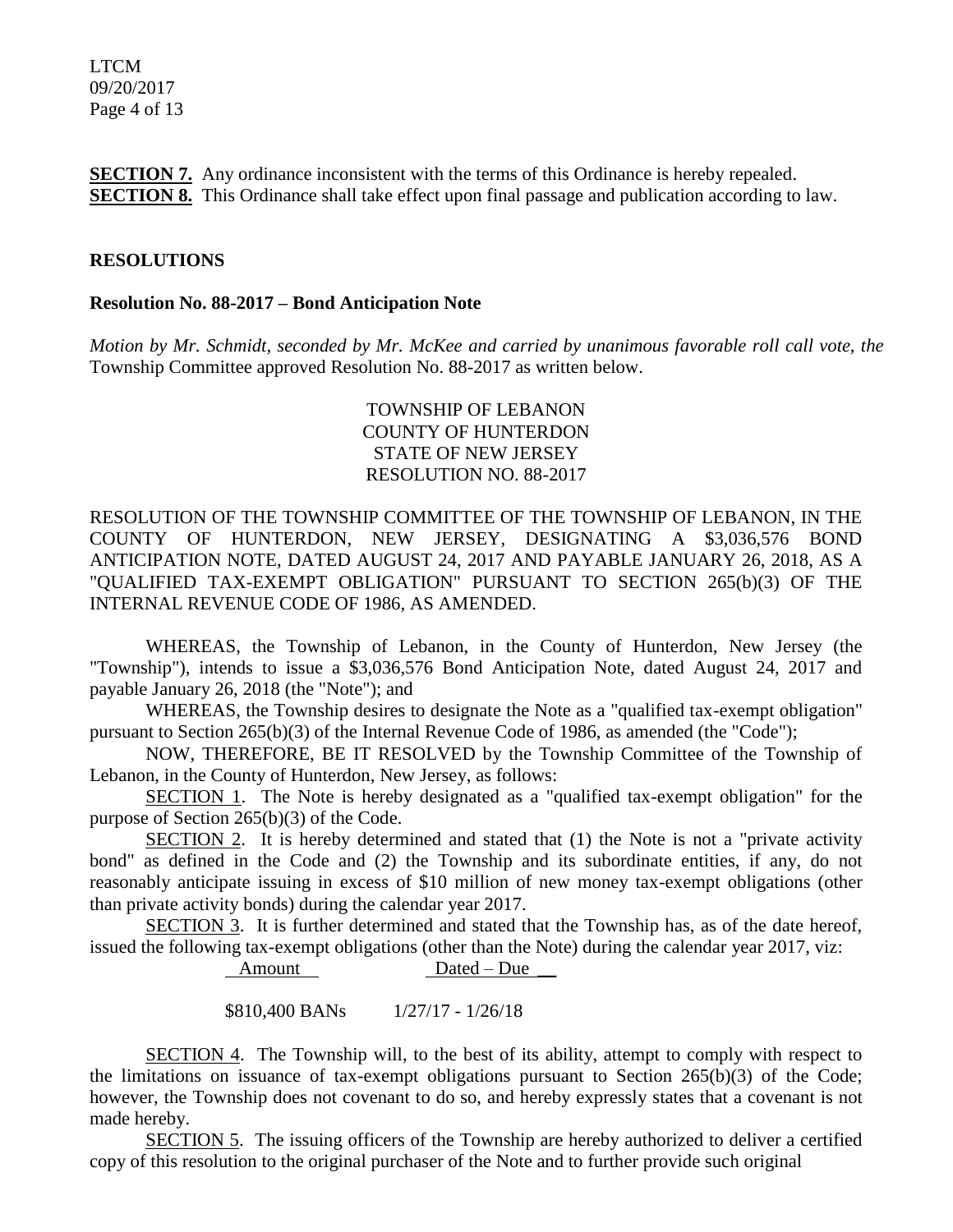LTCM 09/20/2017 Page 5 of 13

purchaser with a certificate of obligations issued during the calendar year 2017 dated as of the date of delivery of the Note.

SECTION 6. This resolution shall take effect immediately upon its adoption.

#### **Resolution No. 89-2017 – Statewide Insurance Renewal – 2018-2021**

*Motion by Mr. McKee, seconded by Ms. Koehler and carried by unanimous favorable roll call vote, the*  Township Committee approved Resolution No. 89-2017 as written below.

### **STATE OF NEW JERSEY COUNTY OF HUNTERDON TOWNSHIP OF LEBANON RESOLUTION NO. 89-2017 STATEWIDE INSURANCE FUND RESOLUTION TO JOIN (RENEW) THE FUND**

WHEREAS, a number of local units have joined together to form the Statewide Insurance Fund ("FUND"), a joint insurance fund, as permitted by N.J.S.A. 40A:10-36, *et seq.*; and

WHEREAS, the Township of Lebanon ("LOCAL UNIT") has complied with relevant law with regard to the acquisition of insurance; and

WHEREAS, the statutes and regulations governing the creation and operation of joint insurance funds contain elaborate restrictions and safeguards concerning the safe and efficient administration of such funds; and

WHEREAS, the LOCAL UNIT has determined that membership in the FUND is in the best interest of the LOCAL UNIT.

WHEREAS, the LOCAL UNIT agrees to be a member of the FUND for a period of three (3) years, effective from **January 1, 2018** terminating on **January 1, 2021** at 12:01 a.m. standard time; and

WHEREAS, the LOCAL UNIT has never defaulted on claims, if self-insured, and has not been canceled for non-payment of insurance premiums for two (2) years prior to the date of this Resolution.

NOW, THEREFORE, BE IT RESOLVED that the LOCAL UNIT does hereby agree to join the Statewide Insurance Fund; and

BE IT FURTHER RESOLVED that to the extent required by law, the Local Unit shall provide notice of the Indemnity and Trust Agreement to the Office of the State Comptroller; and

BE IT FURTHER RESOLVED that the LOCAL UNIT will be afforded the following coverage(s):

Worker's Compensation & Employer's Liability Comprehensive General Liability Automobile Liability and Physical Damage Public Officials and Employment Practices Liability Pollution Liability Property Inland Marine Boiler and Machinery Crime-Faithful Performance and Fidelity Cyber Liability Non Owned Aircraft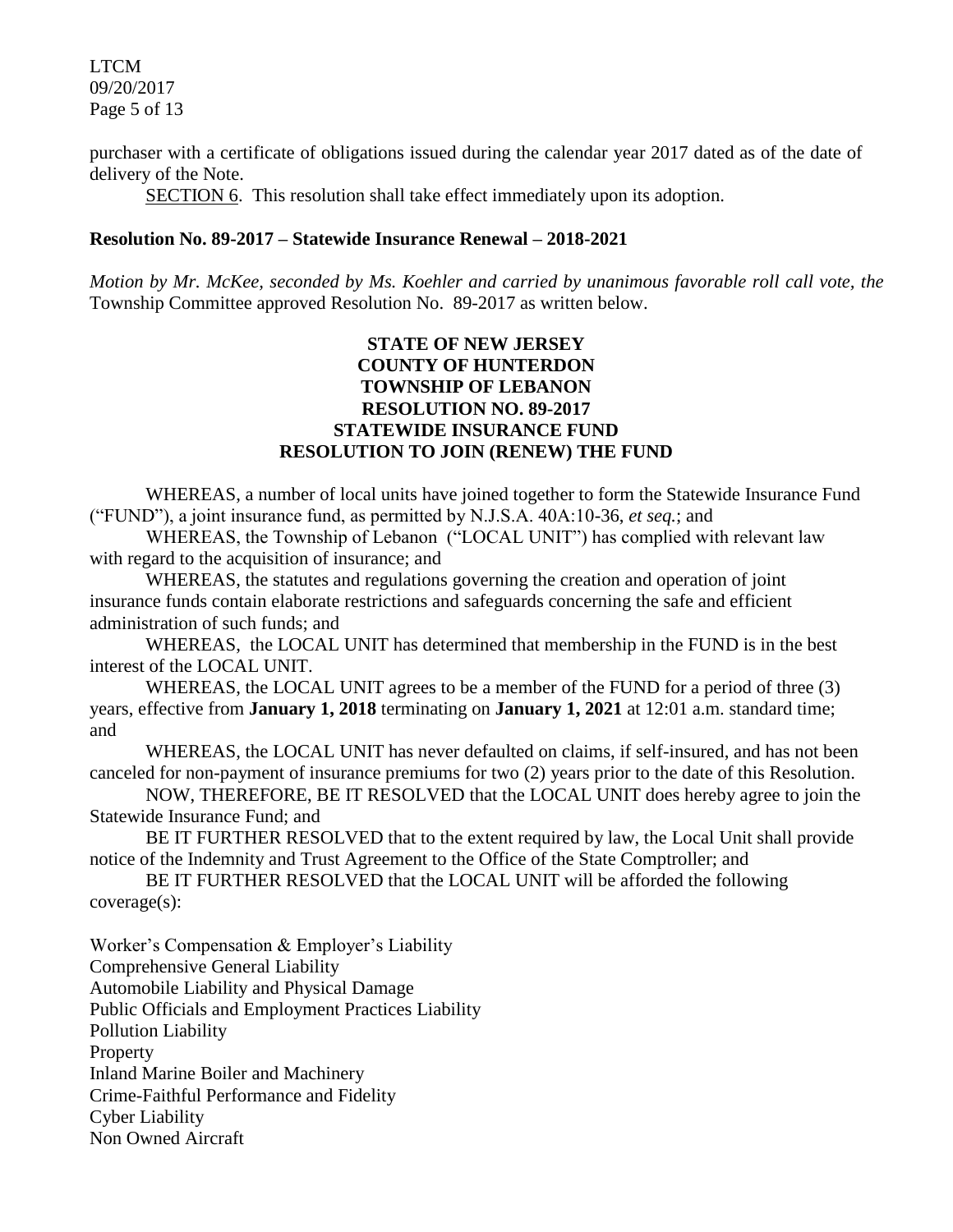LTCM 09/20/2017 Page 6 of 13

BE IT FURTHER RESOLVED that Thomas McKee is hereby appointed as the LOCAL UNIT's Fund Commissioner and is authorized to execute the application for membership and the accompanying certification on behalf of the LOCAL UNIT; and Karen J. Sandorse is hereby appointed as the LOCAL UNIT's Alternate Fund Commissioner.

BE IT FURTHER RESOLVED that the LOCAL UNIT's Fund Commissioner is authorized and directed to execute the Indemnity and Trust Agreement and such other documents signifying the membership in the FUND as required by the FUND's Bylaws and to deliver same to the Administrator of the FUND with the express reservation that said documents shall become effective only upon the LOCAL UNIT's admissions to the FUND following approval of the FUND by the New Jersey Department of Banking and Insurance.

# **Resolution No. 90-2017 – Redemption of Tax Sale Certificate**

*Motion by Ms. Koehler, seconded by Mr. Schmidt and carried by unanimous favorable roll call vote, the*  Township Committee approved Resolution No. 90 -2017 as written below.

### TOWNSHIP OF LEBANON COUNTY OF HUNTERDON STATE OF NEW JERSEY RESOLUTION NO. 90-2017 REDEMPTION OF TAX SALE CERTIFICATE

WHEREAS, the Tax Collector did sell a Tax Sale Certificate #201603 on October 14<sup>th</sup> 2016 to Lebanon Township and,

WHEREAS, the amount of \$11,070.51 has been collected from Comerica Bank, for US Bank Trust NA Trustee, owner of this property, known as Block 24 Lot 27, 349 Route 513, Lebanon Township for the redemption of Tax Sale Certificate #201603.

THEREFORE, BE IT RESOLVED that the Treasurer be authorized to prepare and the Mayor, Treasurer and Clerk be authorized to sign a check in the amount of \$11,070.51 to Lebanon Township for the redemption of this lien.

#### **Resolution No. 91-2017 - DPW Employee - Employment Extension**

*Motion by Ms. Koehler, seconded by Mr. Schmidt and carried by unanimous favorable roll call vote, the*  Township Committee approved Resolution No. 91-2017 as written below.

### **TOWNSHIP OF LEBANON HUNTERDON COUNTY, NEW JERSEY RESOLUTION NO. 91-2017 RESOLUTION EXTENDING TEMPORARY EMPLOYMENT**

WHEREAS, Lebanon Township hired James Kilhullen III as a Temporary Employee of the Public Works Department in January 2017, to fill positions on an "as needed" basis; and

WHEREAS, the Temporary employment of James Kilhullen III was extended through September of 2017 in order to fill positions on an "as needed" basis; and

WHEREAS, James Kilhullen III does not hold an Air Brake Endorsement for a Commercial Driver's License ("CDL");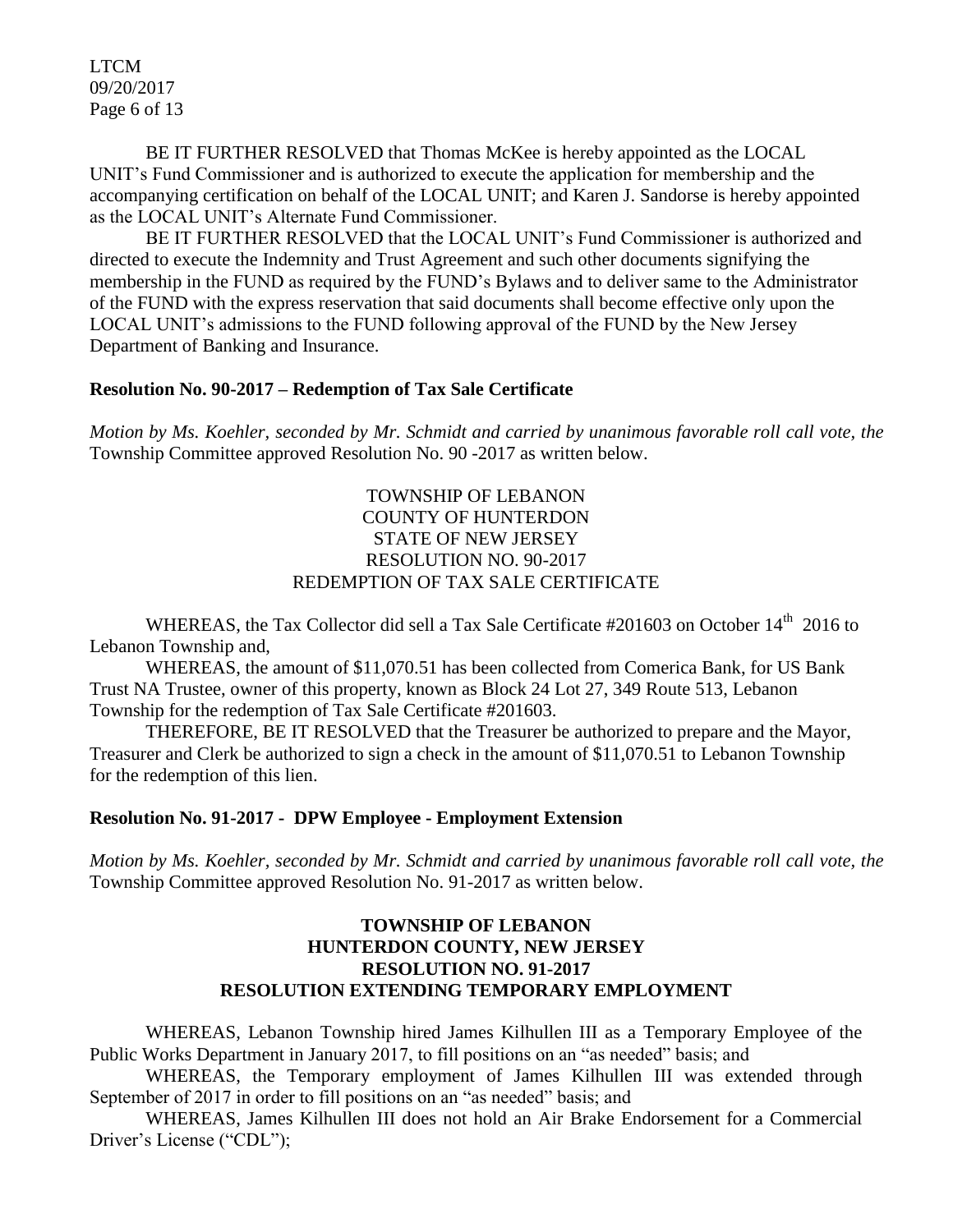LTCM 09/20/2017 Page 7 of 13

WHEREAS, upon recommendation of the Supervisor of the Department of Public Works, it is the desire of the Mayor and Committee to further extend James Kilhullen III's Temporary employment through December 31, 2017 in order to enable him to obtain the required CDL Air Brake Endorsement; and

NOW THEREFORE BE IT RESOLVED by the Township Committee of the Township of Lebanon, County of Hunterdon, State of New Jersey, that, James Kilhullen III's status as a Temporary Employee of the Public Works Department of the Township of Lebanon is extended through December 31, 2017; and

BE IT FURTHER RESOLVED that said employment and extension thereof is temporary only, such that no rights attendant to Full-Time, regular Part-Time, or Hourly permanent employment shall attach or inure to the benefit of James Kilhullen III.

### **OLD BUSINESS**

#### **Lebanon Township Museum Lavatory Addition Project**

The Committee previously approved a budget of \$140,000 for the lavatory and storage room addition for the museum. The budget was to include the cost for the installation of a septic system also. A request for bids was advertised and 5 bids were received. The lowest bid was \$140,400 which did not include the septic or the performance bond. The highest bid was for \$237,840; therefore, all the bids received surpassed the budget the Committee had for the project. Architect Chris Nash stated that he reviewed the plans with other professionals and their estimated cost for the project is \$94,000. If you were to add in extras the total for the project would fittingly be \$120,000. Mr. Nash stated his surprise with the bids that were received and his disappointment. The Committee thanked Mr. Nash for all his efforts.

*Motion by Mr. Schmidt, seconded by Ms. Koehler and carried by unanimous favorable roll call vote,*  the Township Committee rejected all bids as they surpassed the architect's estimated amount and will explore other possible options in adding indoor plumbing to the Museum.

#### **NEW BUSINESS**

#### **Police Blotter**

Police Chief Jack Gale provided the Committee with a report on police activity from January 1, 2017 through September 1, 2017.

#### **School Resource Officer Agreement with NHVRHS**

Voorhees High School has asked for a full time Resource Officer to be provided by the Lebanon Township Police Department during the 2017-2018 school year. Discussions have taken place with the school and an agreement was drafted and approved by the Board of Education at their September 19, 2017 meeting. The school will be reimbursing the Township for the ten months that the officer is in the school.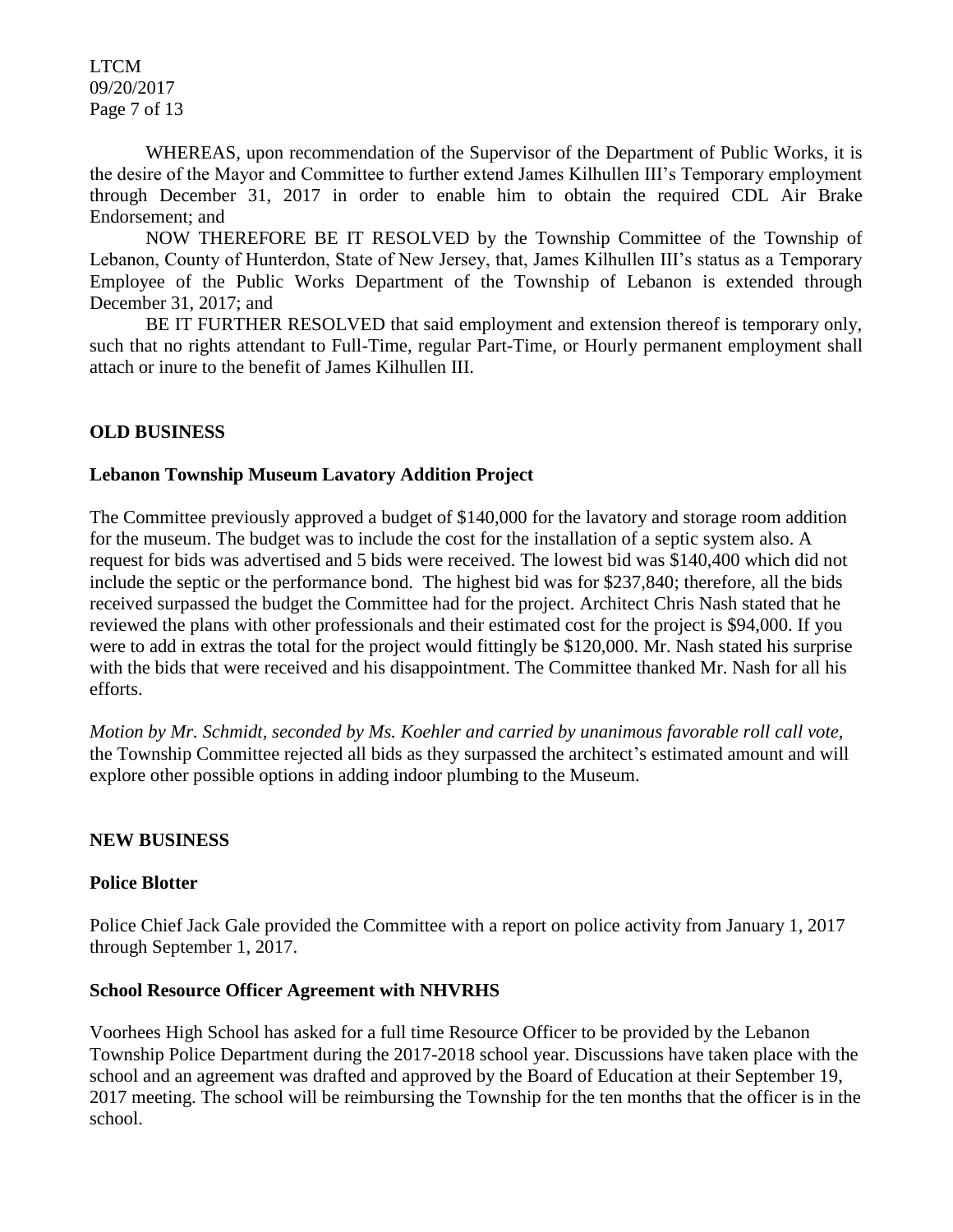LTCM 09/20/2017 Page 8 of 13

*Motion by Ms. Koehler, seconded by Mr. McKee and carried by unanimous favorable roll call vote,*  the Township Committee approved a Shared Services Agreement between the Township and the North Hunterdon -Voorhees Regional High School District Board of Education for School Resource Officer services.

### **New Police Officer**

Chief Gale has requested to hire a new police officer for the Police Department.

Held to executive session.

## **Mr. Steve Krevsky – Request for Extension of Approval to Reside in Camper**

Mr. Steve Krevsky of 63 Bunnvale Road, was present to ask for an extension of his July 20, 2016 approval, to live in a trailer on his property, while he attempts to rebuild his home that sustained damage in a fire.

*Motion by Ms. Koehler, seconded by Mr. McKee and carried by unanimous favorable roll call vote,*  the Township Committee approved Mr. Krevsky's request to extend his approval to reside in a camper, on his property, for an additional 12 months, with the condition that work will be conducted on the roof.

## **George & Elizabeth Wenger – Request for Waiver of CCO**

Mr. and Mrs. Wenger are attempting to purchase the Sliker property, at the corner of Sliker Road and Teetertown Road, in the Township. There is a home on the property with a cesspool and a well. The home is in very poor condition and the Wenger's intend to demolish the home and replace the cesspool with an approved 4 bedroom septic system. The well was installed in 1944 and is not usable. The Wenger's are now requesting a waiver from the Certificate of Continued Occupancy until which time that they have built a new house and installed a new well and septic system. Attorney Cushing stated that the Township will need assurance, from the Wengers, that they will be decommissioning the well once they own the property and that the Township is protected until the work is complete and the CO has been issued. Attorney Cushing will work with the Wenger's attorney to come up with an agreement.

## **Police Chief's Request to Purchase Additional CCTV Cameras for the Police Depart**

*Motion by Mr. McKee, seconded by Ms. Koehler and carried by unanimous favorable roll call vote,*  the Township Committee approved the Police Chief's request to purchase CCTV cameras for the Police Department, from Sawyer's Control Systems, in the amount of \$2200.00. The cost will be covered by the Police operating account.

## **Police Chief's Request to Lease/Purchase a 2017 Police Interceptor SUV**

*Motion by Mr. McKee, seconded by Mr. Schmidt and carried by unanimous favorable roll call vote,*  the Township Committee approved the Police Chief's request to lease/purchase a 2017 Police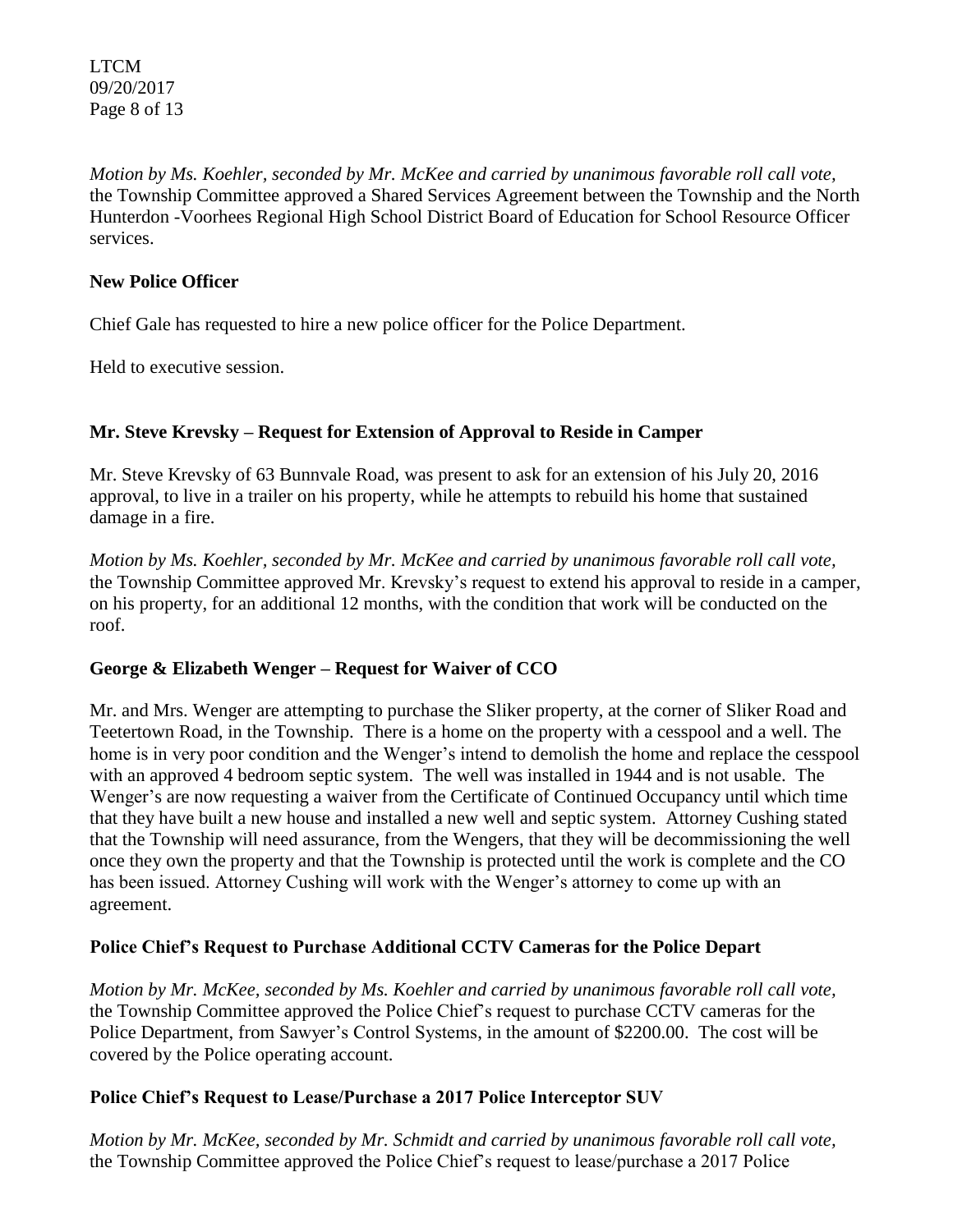LTCM 09/20/2017 Page 9 of 13

Interceptor, in the amount of \$38,614.00. The vehicle will be acquired from the Morris County Coop and the cost will be covered by the Police operating budget.

# **Social Affair Permit – Friends of Memorial Park – Event Date: October 14, 2017**

*Motion by Mr. Schmidt, seconded by Ms. Koehler and carried by unanimous favorable roll call vote,*  the Township Committee approved a Social Affair Permit for the Friends of Memorial Park for an event to be held on October 14, 2017.

## **Raffle Application – St John Neumann Church – Event Date: October 20, 2017**

*Motion by Mr. Schmidt, seconded by Mr. McKee and carried by unanimous favorable roll call vote,*  the Township Committee approved a Raffle License Application for St. John Neumann Church for an event to be held on October 20, 2017.

# **Raffle Application – St John Neumann Church – Event Date: December 3, 2017**

*Motion by Mr. McKee, seconded by Ms. Koehler and carried by unanimous favorable roll call vote,*  the Township Committee approved a Raffle License Application for St. John Neumann Church for an event to be held on December 3, 2017.

# **Raffle Application - Friends of Memorial Park – Event Dates: October 14, 2017 and October 29, 2017.**

*Motion by Ms. Koehler, seconded by Mr. McKee and carried by unanimous favorable roll call vote,*  the Township Committee approved a Raffle License Application for the Friends of Memorial Park for events to be held on October 14, 2017 and October 29, 2017.

## **Boy Scout's Request to Park Trailer at Police Station**

The Boy Scouts of Lebanon Township have a 16ft. trailer that they use for camping. They need a place to park it when it is not in use and are asking if it can be parked at the municipal complex.

*Motion by Mr. McKee, seconded by Ms. Koehler and carried by unanimous favorable roll call vote,*  the Township Committee authorized the Police Chief and the DPW Manager to decide where the trailer can be parked.

## **McKee Farm – SADC Farmland Preservation Application**

Mr. McKee recused himself from the meeting room.

Tom and Heidi McKee are applying to the SADC to have their farm preserved. The SADC is asking for the Township Committee to verify that the Township does not have any problem with the preservation moving forward.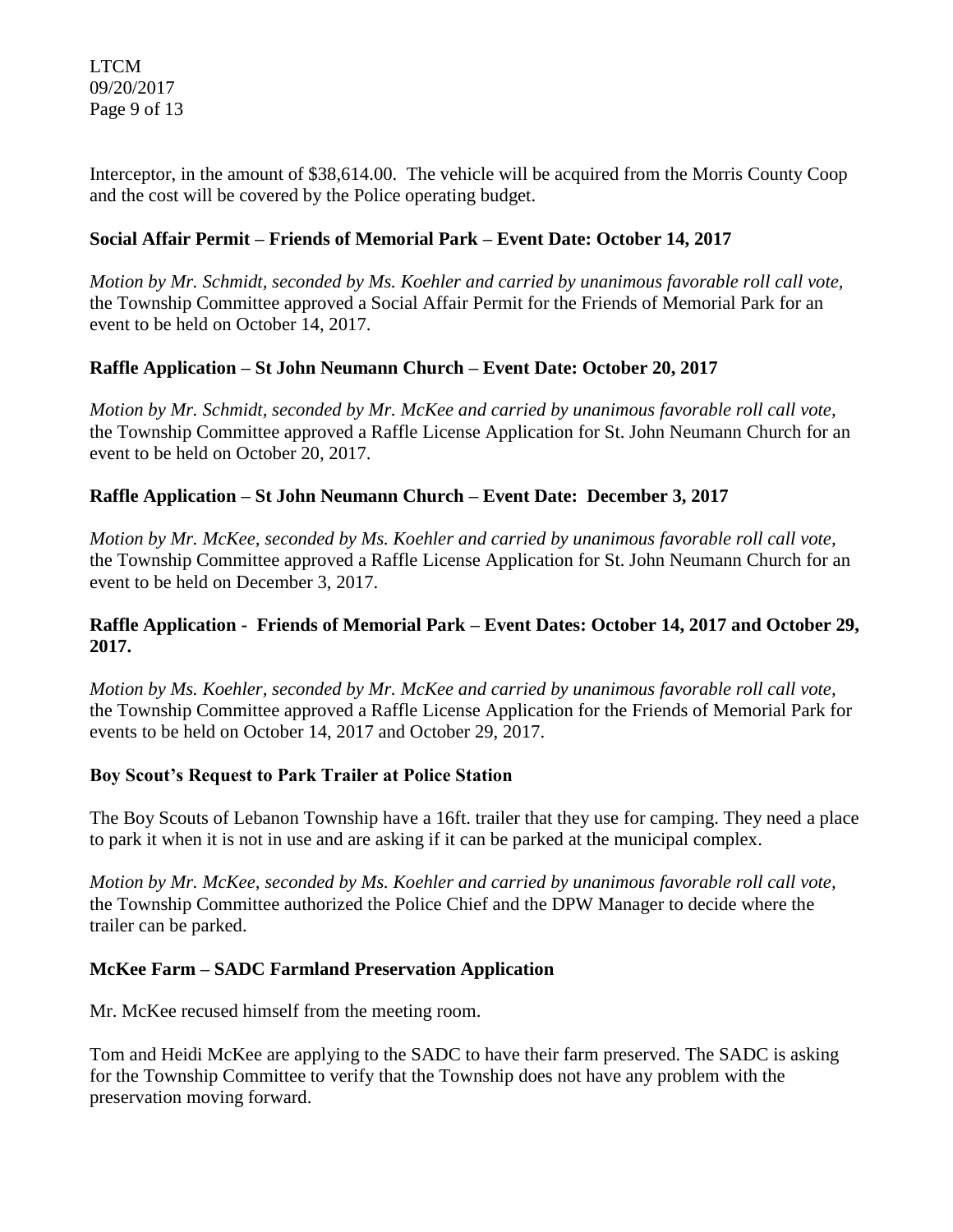LTCM 09/20/2017 Page 10 of 13

*Motion by Mayor Laul, seconded by Mr. Schmidt and carried by unanimous favorable roll call vote,*  the Township Committee vowed support for the McKee application that is before the SADC for farmland preservation.

Mr. McKee rejoined the meeting.

# **Lebanon Township Park Committee - Request to Appoint Member**

*Motion by Ms. Koehler, seconded by Mr. McKee and carried by unanimous favorable roll call vote,*  the Township Committee appointed Michael Falconeri to the Lebanon Township Park Committee, term expiring 12/31/2017.

# **Township Voice and Data Service with Equipment Systems**

Tabled

# **Lighting Audit**

*Motion by Mr. Schmidt, seconded by Ms. Koehler and carried by unanimous favorable roll call vote,*  the Township Committee authorized the Mayor to contact a Direct Install contractor to have a lighting audit conducted.

## **Animal Control Matter**

Mayor Laul stated that an Environmental Commission member found a stray dog, last Wednesday evening, and did not receive a positive response from the Township's Animal Control Officer. Ms. Koehler will look into the complaint.

## **PRESENTATION OF VOUCHERS**

Committee Members provided a description of vouchers exceeding \$1000.00.

*Motion by Ms. Koehler, seconded by Mr. Schmidt and carried by favorable roll call vote, the* Township Committee approved the September 30, 2017 bill list, in amount of \$156,766.71. AYES: Koehler, Laul, Schmidt ABSTAIN: McKee

## **CORRESPONDENCE**

- **a. Tax Collector's Report for the Month of August 2017**
- **b. Meals on Wheels In Hunterdon, Inc. – Request for Support - Tabled**
- **c. LT Recreation Commission's August 3, 2017 Meeting Minutes**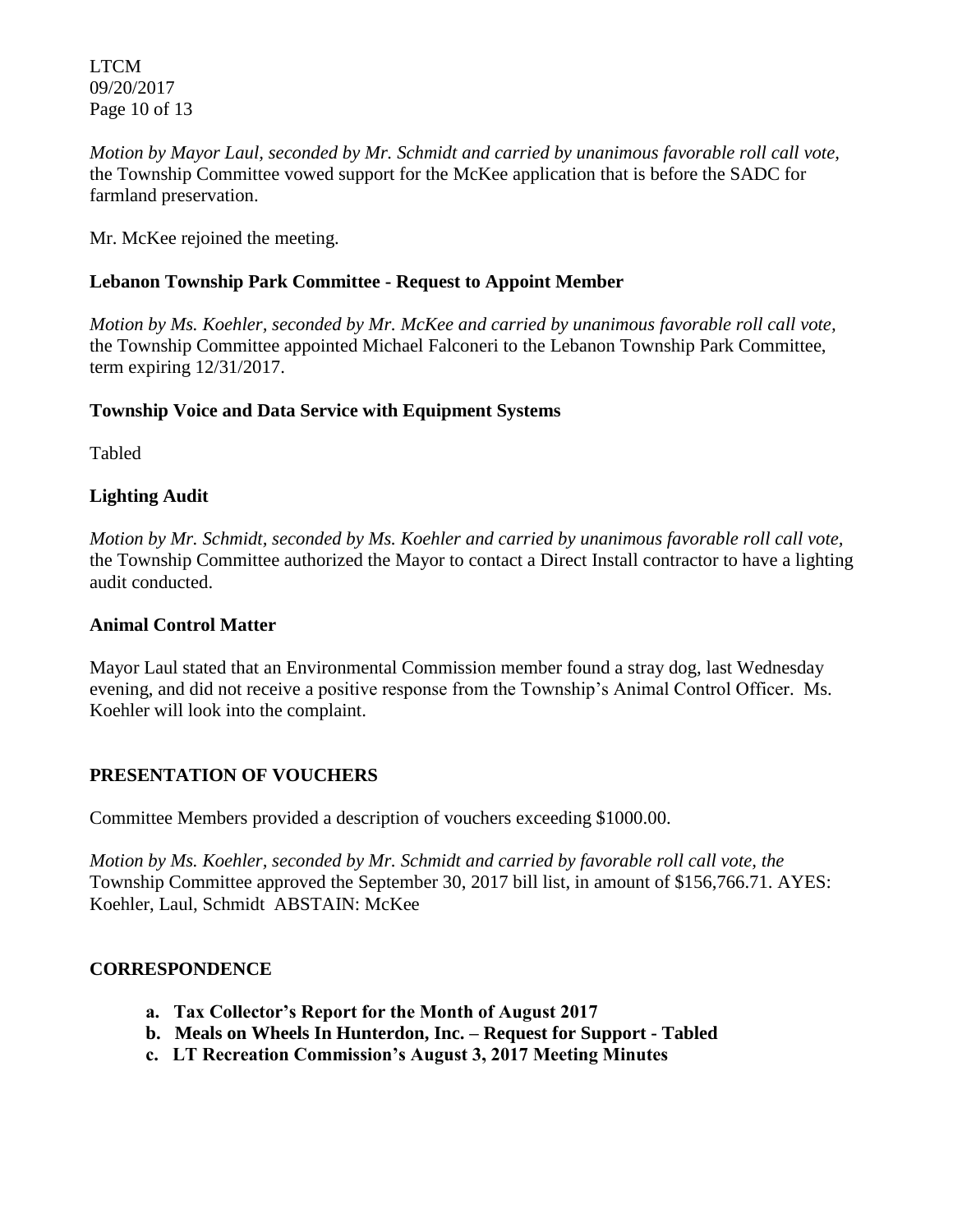LTCM 09/20/2017 Page 11 of 13

# **PUBLIC COMMENTS**

*Motion by Mr. Schmidt, seconded by Mr. McKee and carried by unanimous favorable roll call vote, the* Township Committee opened the public comment portion of the meeting at 8:40 p.m.

Mr. Ron Milkowski asked if raises were considered in the SRO Contract and questioned if the Committee considered hiring two Special Officer's as opposed to a one full-time officer.

Mr. Milkowski recommended getting dark tinting on the windows of the Police vehicle.

Mr. Scott Koenig provided the Committee with a proposal for a new phone system for the Municipal Office.

*Motion by Mr. Schmidt, seconded by Mr. McKee and carried by unanimous favorable roll call vote,* the Township Committee closed the public comment portion of the meeting at 8:46 p.m.

# **EXECUTIVE SESSION**

### **Resolution No. 92-2017 –Executive Session**

*Motion by Ms. Koehler, seconded by Mr. Schmidt and carried by unanimous favorable roll call vote,* the Township Committee approved Resolution No. 92-2017 and convened in executive session at 8:47 p.m.

#### **Action may be taken when the meeting reconvenes.**

# TOWNSHIP OF LEBANON COUNTY OF HUNTERDON STATE OF NEW JERSEY RESOLUTION NO. 92-2017 RESOLUTION AUTHORIZING EXECUTIVE SESSION

WHEREAS, the Open Public Meetings Act; *N.J.S.A.* 10:4-6 *et seq*., declares it to be the public policy of the State to insure the right of citizens to have adequate advance notice of and the right to attend meetings of public bodies at which business affecting the public is discussed or acted upon; and

WHEREAS, the Open Public Meetings Act also recognizes exceptions to the right of the public to attend portions of such meetings; and

 WHEREAS, the Mayor and Committee find it necessary to conduct an executive session closed to the public as permitted by the *N.J.S.A*. 40:4-12; and

 WHEREAS, the Mayor and Committee will reconvene in public session at the conclusion of the executive session;

 NOW, THEREFORE, BE IT RESOLVED by the Mayor and Committee of the Township of Lebanon, County of Hunterdon, State of New Jersey that they will conduct an executive session to discuss

the following topic(s) as permitted by *N.J.S.A*. 40:4-12: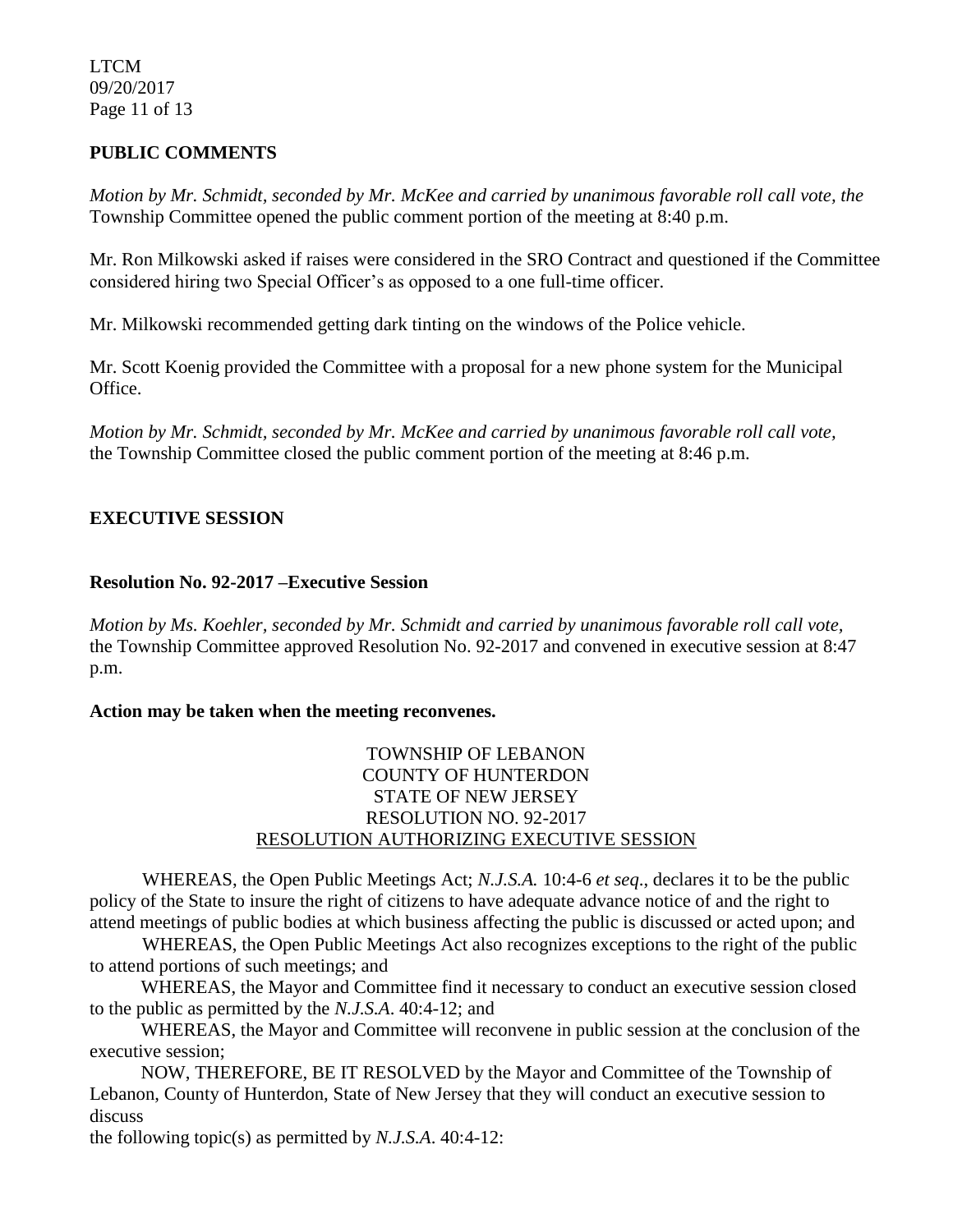LTCM 09/20/2017 Page 12 of 13

\_\_\_\_\_\_A matter which Federal Law, State Statute or Rule of Court requires be kept confidential or excluded from discussion in public (Provision relied upon:

\_\_\_\_\_\_\_\_\_\_\_\_\_\_\_\_\_\_\_\_\_\_\_\_\_\_\_\_\_\_\_\_\_\_\_\_\_\_\_\_\_\_\_\_\_\_\_\_\_\_\_\_\_);

\_\_\_\_\_\_A matter where the release of information would impair a right to receive funds from the federal government;

A matter whose disclosure would constitute an unwarranted invasion of individual privacy; X A collective bargaining agreement, or the terms and conditions thereof (Specify contract:

\_\_\_\_\_\_\_\_\_\_\_\_\_\_\_\_\_\_\_\_\_\_\_\_\_\_\_\_\_\_\_\_\_\_\_\_\_\_\_\_\_\_\_); **CWA Local 1040**

X A matter involving the purpose, lease or acquisition of real property with public funds, the setting of bank rates or investment of public funds where it could adversely affect the public interest if discussion of such matters were disclosed; Real Estate Acquisitions

Tactics and techniques utilized in protecting the safety and property of the public provided that their disclosure could impair such protection;

\_\_\_\_\_\_Investigations of violations or possible violations of the law;

 X Pending or anticipated litigation or contract negotiation in which the public body is or may become a party; (The general nature of the litigation or contract negotiations is**: Mid American Salt**

 X Professional Service Contracts **Interview.** The public disclosure of such information at this time would have a potentially negative impact on the municipality's position in the litigation or negotiation; therefore this information will be withheld until such time as the matter is concluded or the potential for negative impact no longer exists.

 Matters falling within the attorney-client privilege, to the extent that confidentiality is required in order for the attorney to exercise his or her ethical duties as a lawyer; (The general nature of the matter is:

|                                                                                                         | ()R | the public disclosure of |
|---------------------------------------------------------------------------------------------------------|-----|--------------------------|
| such information at this time would have a potentially negative impact on the municipality's position   |     |                          |
| with respect to the matter being discussed; therefore this information will be withheld until such time |     |                          |
| as the matter is concluded or the potential for negative impact no longer exists.);                     |     |                          |

 X Matters involving the employment, appointment, termination of employment, terms and conditions of employment, evaluation of the performance, promotion or disciplining of any specific prospective or current public officer or employee of the public body, where all individual employees or appointees whose rights could be adversely affected have not requested in writing that the matter(s) be discussed at a public meeting; (The employee(s) and/or general nature of discussion is: **Police Officer Hire** Contract the public disclosure of such information at this time would violate the employee(s) privacy rights; therefore this information will be withheld until such time as the matter is concluded or the threat to privacy rights no longer exists.;

Deliberation occurring after a public hearing that may result in the imposition of a specific civil penalty or loss of a license or permit;

BE IT FURTHER RESOLVED that the Mayor and Committee hereby declare that their discussion of the subject(s) identified above may be made public at a time when the Township Attorney advises them that the disclosure of the discussion will not detrimentally affect any right, interest or duty of the Township or any other entity with respect to said discussion.

BE IT FURTHER RESOLVED that the Mayor and Committee, for the reasons set forth above, hereby declare that the public is excluded from the portion of the meeting during which the above discussion shall take place.

The Township Committee reconvened the public meeting at 10:40 p.m. No action was taken.